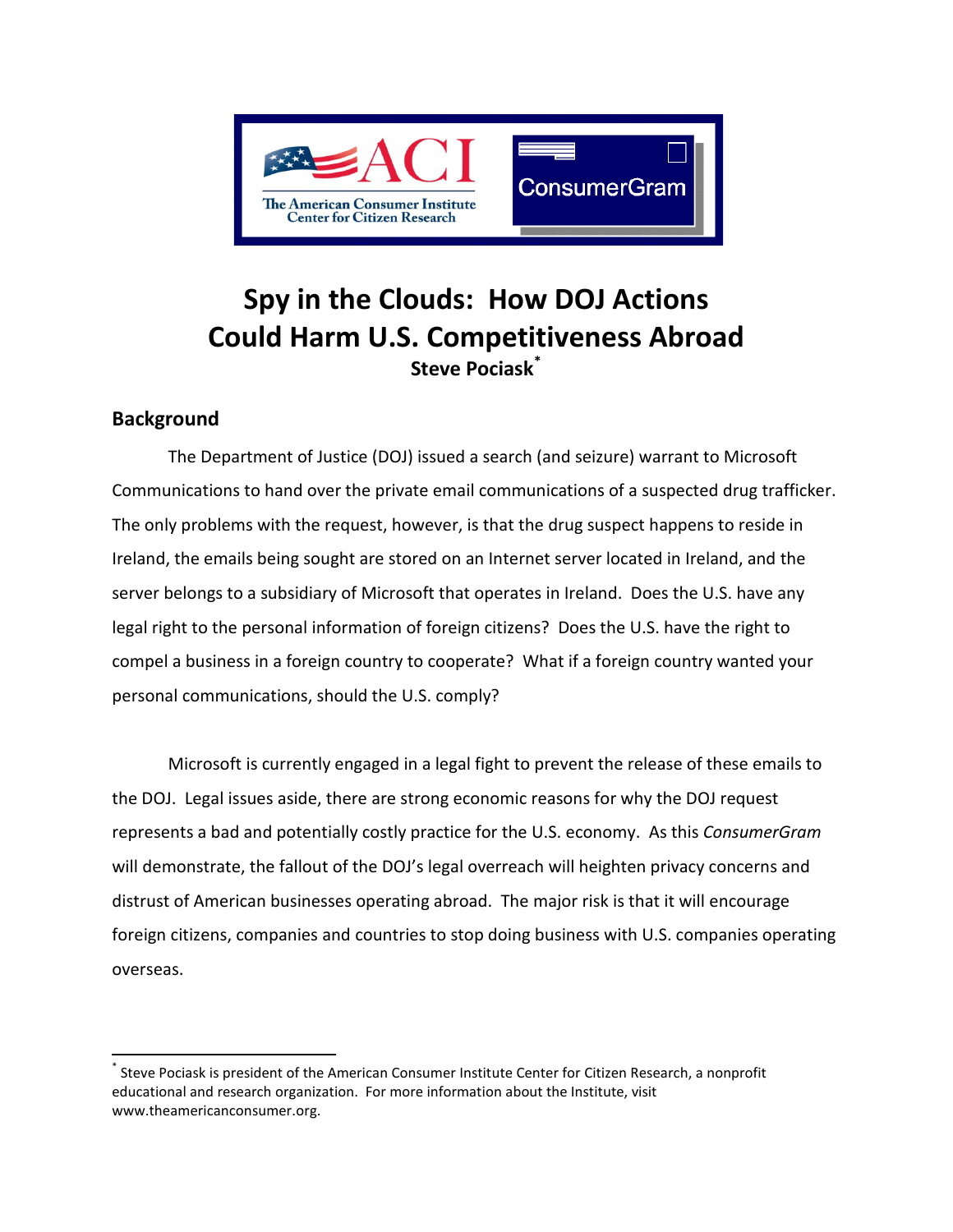As a response to this issue, Senators Hatch, Coons and Heller have just introduced *The*  Law Enforcement Access to Data Stored Abroad Act.<sup>[1](#page-1-0)</sup> To appreciate why Congress needs its full and immediate consideration of this legislation is to understand the immense economic repercussions at stake. As this ConsumerGram will discuss, the adverse consequences of the DOJ's actions could eventually cost U.S. companies over \$180 billion dollars per year and over two million jobs. It could also permanently stunt the U.S. leadership in the high-tech market for decades to come.

## **Harm to U.S. Interests Abroad**

When one country, such as the U.S., requests personal information, records and communications on a foreign citizen living overseas, adjudication of that request by the foreign country is based on existing agreements and treaties between the two countries. If the U.S., for example, tries to reach across a foreign boarder to seize the information of foreign citizens without approval of the foreign country, it is sidestepping existing cooperative agreements (such as Mutual Legal Assistance Treaties) between the U.S. and the foreign country, and therefore is violating these agreements and disregarding the basic sovereignty of that country.

These actions will likely lead to diplomatic tension, distrust and potentially retaliation by foreign leaders, which will affect future cooperation between the countries with respect to trade and other matters. In this case, it could affect the willingness of foreign citizens, companies and countries to do business with U.S. high-tech companies.

#### **Customer privacy**

Countries have different privacy laws. These laws affect the collection, public availability, commercial use and retention of customer and business information. The European Commission expects their data protection rules to be respected. If the U.S. feels that

<span id="page-1-0"></span> $1$  Their news release is available online a[t http://www.hatch.senate.gov/public/index.cfm/releases?ID=8e28c3f9-](http://www.hatch.senate.gov/public/index.cfm/releases?ID=8e28c3f9-842b-4d96-83b7-9f71cf40bc07) [842b-4d96-83b7-9f71cf40bc07.](http://www.hatch.senate.gov/public/index.cfm/releases?ID=8e28c3f9-842b-4d96-83b7-9f71cf40bc07)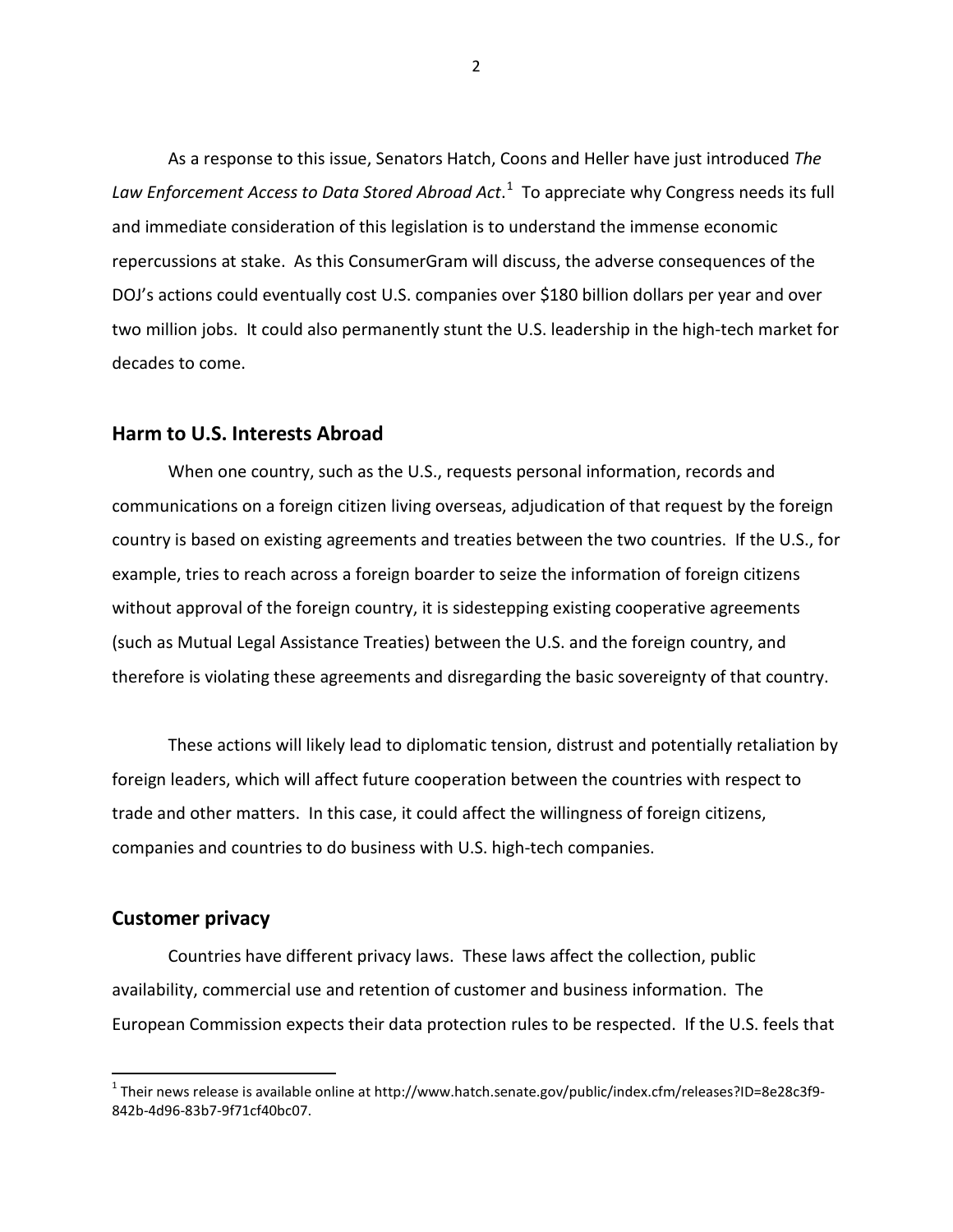it has rights to private information of citizens living abroad, this opens the door for foreign countries to prosecute companies who comply with that request or to ask American companies or foreign affiliates to turn over confidential data stored in the U.S.

Similarly, if the U.S. requests or subpoenas information on foreign citizens and companies residing overseas from U.S. multinational corporations or American subsidiaries that operate within foreign countries, not only is it circumventing existing agreements between the two countries, but it could also be putting U.S. companies that do business overseas in violation of the host country's privacy and espionage laws.

At a minimum, consumers and businesses overseas will have concerns and misgivings about doing business with U.S. corporations. This may lead these consumers and businesses to shun U.S. company products and services, and it could cause the host country to take steps to protect its citizens and companies. Furthermore, foreign counties could become concerned about spying on its leaders and espionage of state secretes, as has occurred with revelations of the NSA's recent PRISM spying scandal. The result could leave U.S. companies facing lost sales to consumers and small business, as well lost contracts with businesses and foreign governments.

## **Reprisals on U.S. Corporations Operating Abroad**

There is a lot at stake if countries retaliate or shun U.S. businesses. Worldwide, hightech services and applications are valued at \$2 trillion per year, with U.S. companies being the major providers of software, security, data analytics, applications like search and online commerce, cloud computing and webhosting.<sup>[2](#page-2-0)</sup> On the equipment side, the U.S. exported \$76 billion in telecommunications, semiconductor, computers and computer accessories in capital equipment in 201[3](#page-2-1). $^3$ 

<span id="page-2-1"></span><span id="page-2-0"></span><sup>&</sup>lt;sup>2</sup> "Cloud-Related Spending by Businesses to Triple from 2011 to 2017," HIS press release, February 14, 2014.<br><sup>3</sup> Data is from the U.S. Census Bureau, U.S. Bureau of Economic Analysis, as of September 4, 2014.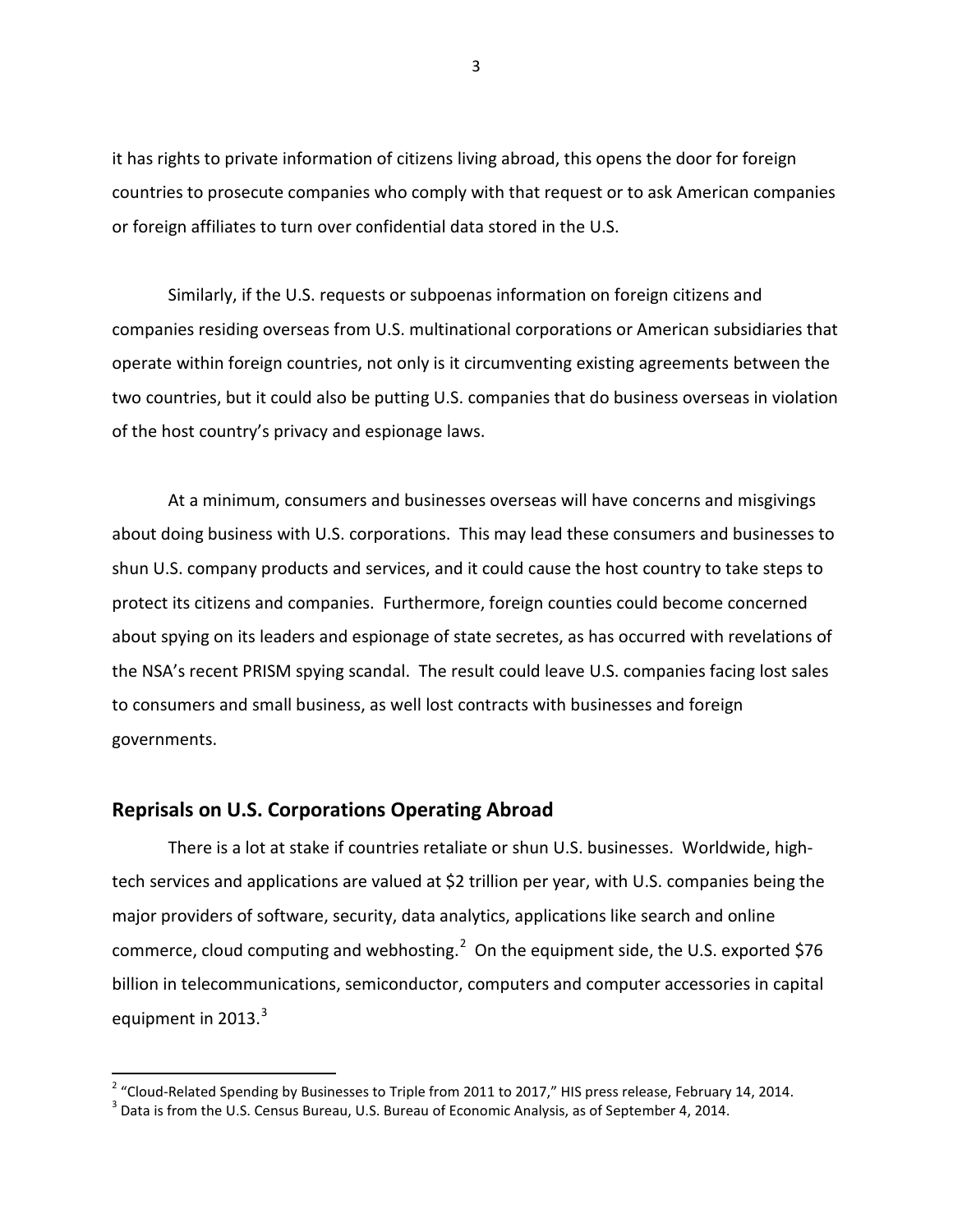Emails, like the ones residing in data centers in Ireland, are stored as part of cloud computing services – a service with business expenditures topping \$174 billion in 2014 and expected to increase three-fold in the next few years.<sup>[4](#page-3-0)</sup> These services include a host of other consumer services, including customer service and retail applications, as well as services directly purchased by the banking, government, media, healthcare and manufacturing sectors. Among the top cloud computing companies are a long list of U.S. firms, including Amazon, Google, VMware, Salesforce, Microsoft, IBM, NetSuite, 3Tera, Rackspace, Joyent and others, such as AT&T, HP, Cisco, SAP, Red Hat and Verizon. IBM, for example, has recently invested billions in data centers in London, Sydney, Hong Kong and elsewhere.<sup>[5](#page-3-1)</sup>

Because U.S. companies are so well-positioned in the worldwide high-tech market, they also have a lot to lose from foreign retaliation. Foreign citizens would view the transfer of their information from U.S. high-tech companies to the U.S. government as an invasion of personal privacy. Similarly, foreign businesses and governments would see the transfer to the U.S. government as a form of corporate and state espionage. At the very least, consumers and businesses would lose confidence in U.S. companies to protect their information.

Foreign leaders too will also be concerned about how this affects their citizens and businesses, as well as protecting the privacy of its leaders and secrecy of government information. This is particularly true in light of the recent NSA spying on foreign government leaders. In fact, foreign government leaders are already thinking twice before using U.S. technology products and services, such as email and cloud computing services. For protectionist countries, the attempt to usurp privacy laws provides an excuse to use only domestic servers, apps and communications services. The various privacy and legal issues have

<span id="page-3-0"></span> <sup>4</sup> Ibid. Also see, Mike W. Thomas, "Could Spending Expected to Triple by 2017," *Alamo City Beat*, February 14, 2014, citing IHS estimates, se[e http://www.bizjournals.com/sanantonio/blog/2014/02/cloud-spending-expected](http://www.bizjournals.com/sanantonio/blog/2014/02/cloud-spending-expected-to-triple-by-2017.html)[to-triple-by-2017.html.](http://www.bizjournals.com/sanantonio/blog/2014/02/cloud-spending-expected-to-triple-by-2017.html)<br><sup>[5](http://www.bizjournals.com/sanantonio/blog/2014/02/cloud-spending-expected-to-triple-by-2017.html)</sup> Claire Cain Miller, "Revelations of N.S. A. Spring Cost U.S. Tech Companies, *The New York Times*, March 21, 2014.

<span id="page-3-1"></span>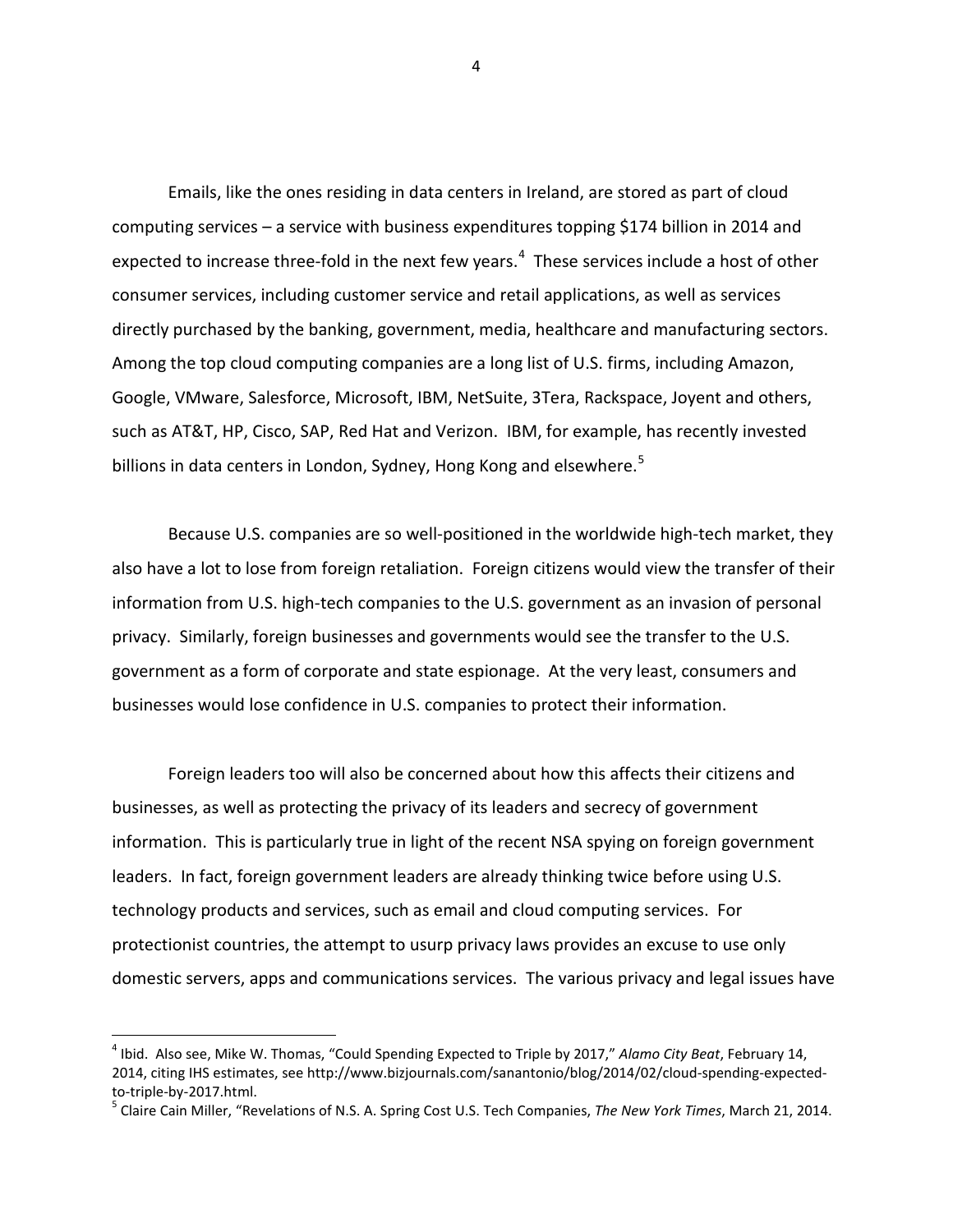led some counties to be concerned about U.S. dominance in the high-tech sector, and has bolstered a growing anti-American sentiment:

The backlash in Europe extends beyond Google. Taxi drivers from London to Madrid have demonstrated against Uber, the American ride-sharing company that was recently banned in Germany. Apple and Amazon are being investigated over their tax policies, and regulators are scrutinizing Facebook's proposed acquisition of WhatsApp, a messaging app.  $6\overline{6}$  $6\overline{6}$ 

# **The Cost of Economic Sanctions**

The U.S. has 10% of the world's online users, but only 4.5% of the population.<sup>[7](#page-4-1)</sup> Yet, the U.S. has nearly one-third of research and development investment in science and technology.<sup>[8](#page-4-2)</sup> However, its worldwide presence in technology could be threatened by a backlash of anti-American sentiment, now fueled by the Microsoft lawsuit and the resulting concerns of privacy and espionage.

While the Information Technology and Innovation Foundation predicted a \$35 billion loss in cloud computing from an international backlash from privacy concerns, Forrester Research estimated the larger high-tech sector could suffer financial losses as high as \$180 billion or about a quarter of industry revenues.<sup>[9](#page-4-3)</sup> Using the Bureau of Economic Analysis industry multipliers, that loss would be equivalent to losing more than 2 million U.S. jobs. That would increase the unemployment rate by from 6.1% to 7.6%. These losses would be devastating for American high-tech businesses and could spill into non-tech commerce as well.

<span id="page-4-0"></span> <sup>6</sup> Danny Hakim, "Google is Target of European Backlash on U.S. Tech Dominance," *The New York Times*, September 8, 2014, [http://www.nytimes.com/2014/09/09/technology/google-is-target-of-european-backlash-on-us-tech-](http://www.nytimes.com/2014/09/09/technology/google-is-target-of-european-backlash-on-us-tech-dominance.html?_r=0)

<span id="page-4-2"></span>

<span id="page-4-1"></span>[dominance.html?\\_r=0.](http://www.nytimes.com/2014/09/09/technology/google-is-target-of-european-backlash-on-us-tech-dominance.html?_r=0)<br><sup>[7](http://www.nytimes.com/2014/09/09/technology/google-is-target-of-european-backlash-on-us-tech-dominance.html?_r=0)</sup> [http://www.internetworldstats.com/top20.htm.](http://www.internetworldstats.com/top20.htm)<br><sup>[8](http://www.internetworldstats.com/top20.htm)</sup> Lydia DePillis, ""The U.S. is Losing Market Share in Global Science and Technology," *Washington Post*, February 2014, [http://www.washingtonpost.com/blogs/wonkblog/wp/2014/02/06/the-u-s-is-losing-market-share-in-global](http://www.washingtonpost.com/blogs/wonkblog/wp/2014/02/06/the-u-s-is-losing-market-share-in-global-science-and-technology-dont-panic/)[science-and-technology-dont-panic/.](http://www.washingtonpost.com/blogs/wonkblog/wp/2014/02/06/the-u-s-is-losing-market-share-in-global-science-and-technology-dont-panic/)<br><sup>9</sup> James Staten, "The Cost of PRISM Will Be Larger Than ITIF Projects," Forrester, Blog, August 14, 2013. Also see,

<span id="page-4-3"></span>Claire Cain Miller, "Revelations of N.S. A. Spring Cost U.S. Tech Companies, *The New York Times*, March 21, 2014.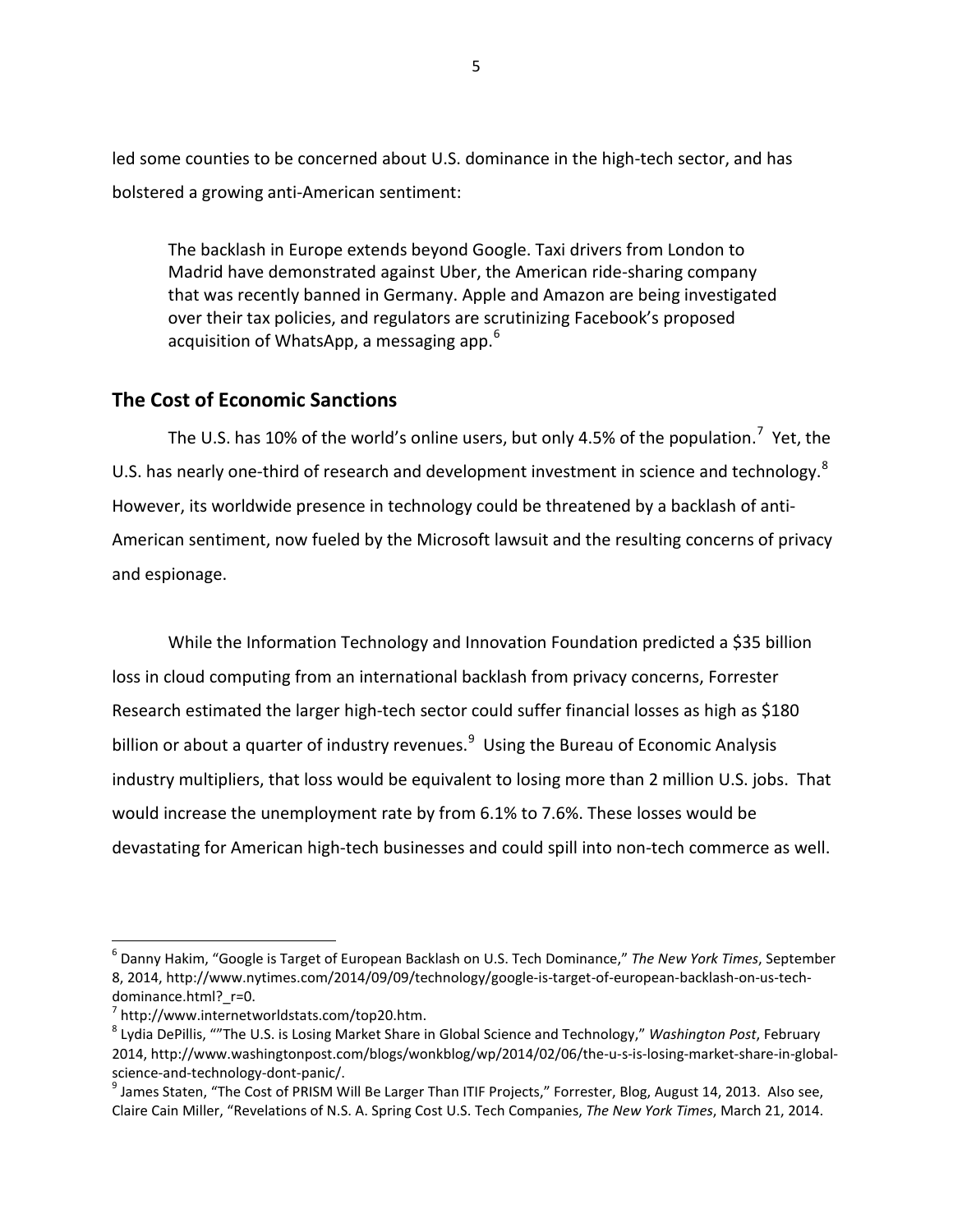Indeed, losses to U.S. corporations are already starting to surface. Following the NSA spying revelation, there were reports that IBM, Microsoft, Cisco and other American Companies may have lost customers and were not invited to bid on multi-year international contracts. The latest threat by the DOJ to access records on foreign consumers and businesses, particularly if successful in the courts, will certainly fuel further sanctions.

The shunning of U.S. high-tech products and services by consumers, businesses and governments will be a major setback for U.S. companies working abroad. Because the U.S. is a world leader in technological services and products, the effects of complying with the DOJ request would significantly stunt U.S. sales abroad and encourage foreign countries to buy products and services from their domestic sources, including developing a balkanized Internet that keeps its citizens, businesses and government away from buying U.S. products, cloud services, software and applications. This would affect U.S. competitive abroad for decades to come.

#### **U.S. Government Needs to Fix This Mess**

The DOJ's quest for personal information on an Irish citizen living abroad could open up a cascade of problems overseas -- conflicts with laws in other countries, customer losses, contract sanctions by foreign business and governments, retaliation, and balkanization of the Internet. A balkanized Internet will not support the rapid growth of high-tech trade and free exchange of ideas that we have enjoyed over the past 20 years. It will lead to a substantial financial impact on U.S. high-tech firms and lost jobs for workers. It would also produce longterm harm to U.S. competitiveness in the high-tech sector.

The quick and easy solution is for the full and immediate attention of Congress in its consideration of legislation just introduced by Senators Hatch, Coons and Heller – *The Law*